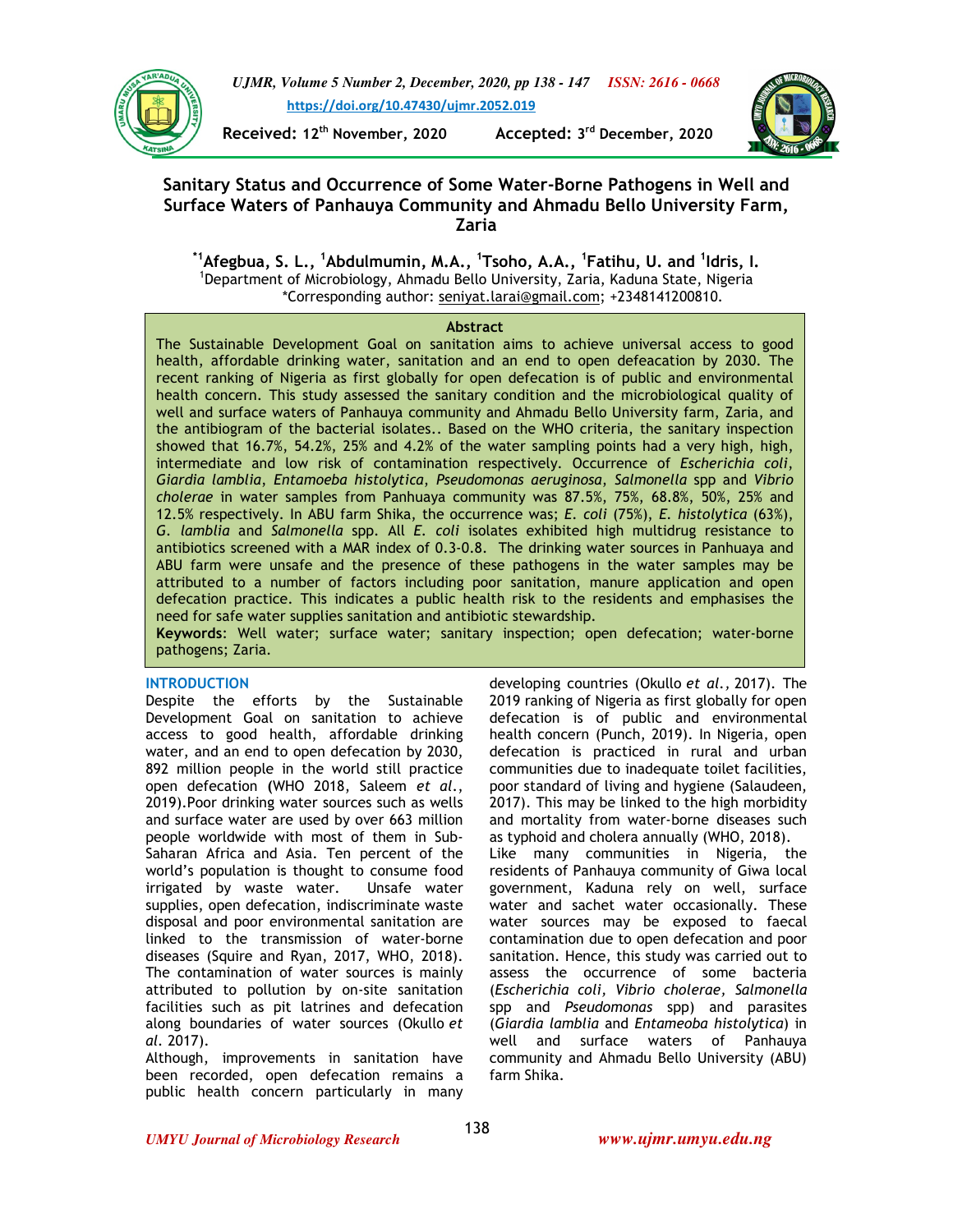*UJMR, Volume 5 Number 2, December, 2020, pp 138 - 147 ISSN: 2616 - 0668*

The study objectives include; 1) to identify possible factors and sources of contamination of water sources in Panhauya community and ABU farm, 2) to detect the presence of some selected bacteria and parasites in well and surface water samples in Panhauya community and ABU farm, and 3) to assess the antibiogram of the bacteria isolated from well and surface water samples.

#### **MATERIALS AND METHODS Study Area**

The study areas were Panhauya community and Ahmadu Bello University Farm at Shika Zaria both in Giwa Local Government of Kaduna state (Figure 1).



**Figure 1: Maps showing Panhauya and Ahmadu Bello University Farm, Zaria (Taken from Google Maps).** 

Panhauya has the coordinate locations of 11°08'46.5''N and 7°39'26.7''E. Panhauya community is a densely populated rural settlement located behind Phase II of ABU, Zaria. The agrarian community living in locally built mud houses. The community has one primary school located opposite the village head's house and a Primary health care centre. Their major source of drinking water is surface water, well water and occasionally sachet water. There is a surface water/river which flows from Shika environs and also flows into the ABU dam; the major water source for the University community. The ABU farm Shika is located along the Zaria-Funtua road. It also has two wells and a river that serve as a source of drinking water to the animals and some locals. It also has a large dam containing an estimated capacity of 945,000m<sup>3</sup> of water which ensures all year-round water for fishing and irrigation (Schillhorn, 1979; Fatihu, 2016).

### **Questionnaire Administration and Sanitary survey**

Questionnaire was designed and administered to gather information on how the waters get contaminated, what the water is used for, presence of domestic animals and the state of the wells in Panhauya community and ABU farms. Questionnaires were administered to private well owners and to residents of houses nearest to the public wells which serve as a water source. The purpose of a sanitary survey was to evaluate and identify possible means by which water especially drinking water may become contaminated and rendered unsafe for

human use (EPA, 2008). The surroundings of the wells and surface water in study areas were surveyed to determine contamination points and possible means by which the waters are contaminated. Each sampling point was surveyed for presence of gutters, drainage pipes, septic tanks and sediments/detritus, the fetcher used was examined while dry areas surrounding the surface water were surveyed for presence of animal dung and human faeces and any other source of contamination. A sanitary inspection was conducted with World Health Organisation (WHO) sanitary inspection forms in accordance with their guidelines. The sanitary inspection form consists of structured questions to be provided with a 'yes' or 'no' answers. Where "yes" answer score 1 point and indicate the presence of risk of contamination (ROC) while 'no' answers score 0 point and indicates a negligible risk. The total score or ROC score is interpreted as very high risk (9-11), high risk (6-8), intermediate risk (3- 5) and low risk (0-2). A high ROC implies a greater risk that the drinking water is contaminated by the poor sanitary condition and faecal contamination around the water source. Sanitary inspection of all the water sources was conducted and followed by ROC calculation and interpretation (Okullo *et al*., 2017).

### **Collection of Water Samples**

In Panhauya community, a total of 13 well water samples (5 private wells and 8 public wells) and 3 samples from the river (three

*UMYU Journal of Microbiology Research www.ujmr.umyu.edu.ng*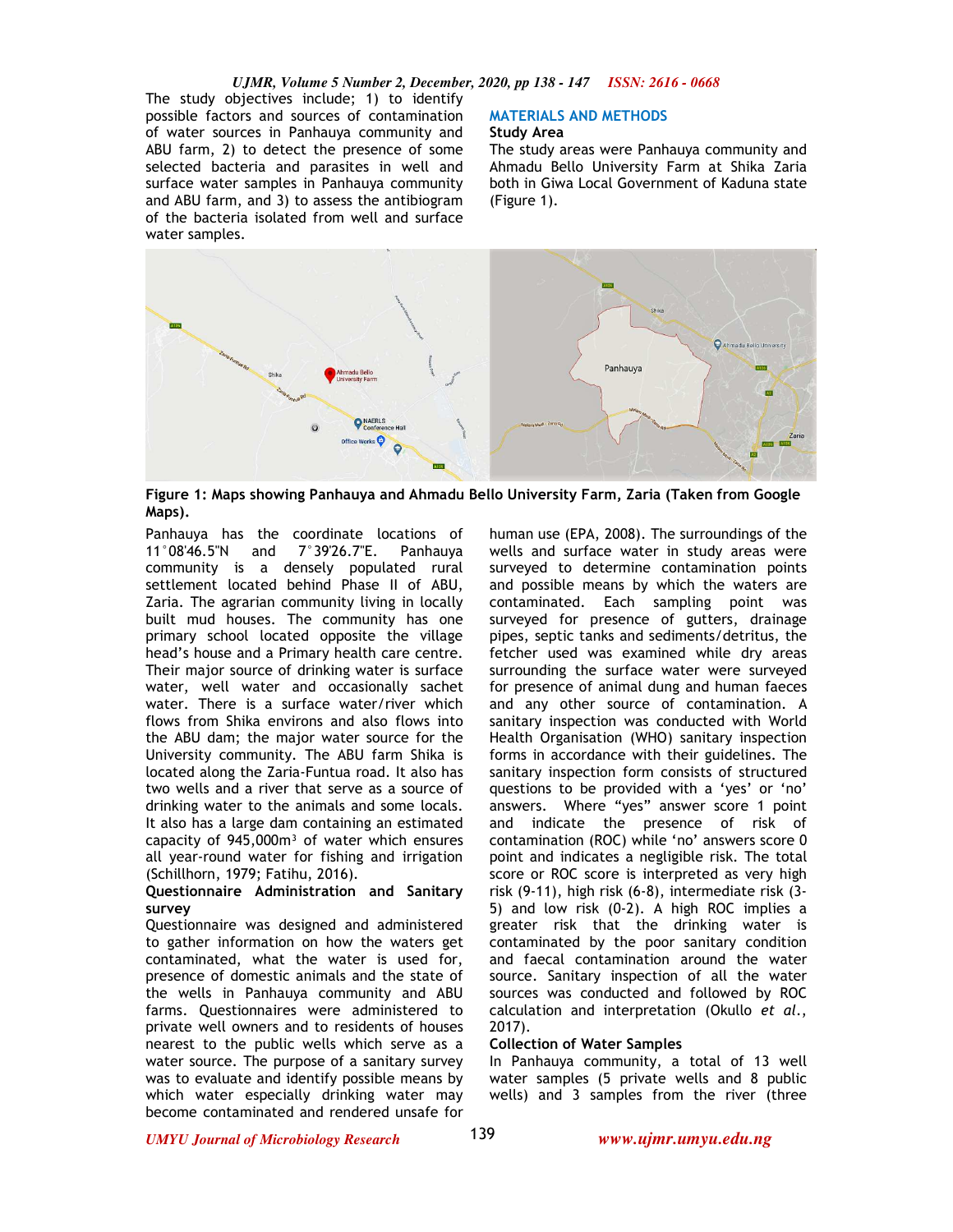From Ahmadu Bello University Farm Shika, surface water samples were collected from the river (six different points; SSW1, SSW2, SSW3, SSW4, SSW5 and SSW6) and the two wells on the farm (one sample each) following approval of the farm manager. All samples were collected during the raining season between 8am and 10am. Sterile sample bottles were used to collect two litres of the well and surface water for the detection of *Entamoeba histolytica* and *Giardia lamblia* (Gyang *et al.,* 2017). Another set of sterile 500 mL bottles was used to collect well and surface water samples for the isolation of bacteria. The samples were placed in ice cold packs and transported to the laboratory for analyses.

#### **Analysis of Water Samples**

### **Water quality assessment and isolation of**  *Escherichia coli*

The Most Probable Number (MPN) method was used to assess the water quality and the selective isolation of *Escherichia coli* (Cheesebrough, 2006).

### **Isolation of** *Vibrio cholerae*

To isolate *Vibrio cholerae* from collected water sample, 3ml of each water sample was enriched in an equal volume of double strength Alkaline Peptone Water (APW) in a tube, the tube was incubated at 37°C for 6–8 hours. Thiosulfate Citrate Bile Salts (TCBS) agar was inoculated with a loopful of the enriched water sample and incubated at 37°C for 24 hours. The suspected colonies of *Vibrio cholerae* which produce yellow shiny colonies and were 2–3 mm in diameter on TCBS agar were subcultured onto Nutrient agar slants for further studies (Cheesbrough, 2006; Alam *et al.,* 2014; Alam *et al.,* 2015).

### **Isolation of** *Salmonella* **and** *Pseudomonas*  **species**

*Pseudomonas aeruginosa* and *Salmonella* spp were isolated by pre-enrichment method followed by inoculation onto a selective medium. About 1ml of each of the water samples was transferred onto 9ml lactose broth and swirled gently. Tubes prepared for the isolation of *Pseudomonas aeruginosa* and Salmonella spp were incubated at 37<sup>0</sup>C and  $43^{\circ}$ C (to enhance isolation) respectively. Aseptically, the broth cultures were subcultured on cetrimide agar (*Pseudomonas* isolation) and xylose-lysine-deoxycholate agar (*Salmonella* isolation) and incubated at 37°C for 24 hours. The pure isolates were maintained on Nutrient agar slants and kept in the refrigerator at 4°C for further laboratory investigations (Cheesbrough, 2006)**.** 

# **Biochemical characterization of bacterial isolates**

Following Gram staining as described by Cheesbrough (2006), biochemical tests were conducted to characterize the different bacterial isolates. For *Escherichia coli,* the following tests were carried out indole test, Methyl Red-Voges Proskauer (MR-VP) test and Citrate utilization test. For *Vibrio cholerae* these included oxidase test, string test and sugar fermentation test on Kligler Iron Agar (KIA). *Salmonella* and *Pseudomonas* isolates were characterized with the indole test, MR-VP test, Citrate utilization test, urease and motility test, Triple Sugar Iron (TSI) test, Catalase test and Oxidase test (Cheesbrough 2006).

# **Antibiogram Assay**

Antibiogram assay was carried out using disc diffusion method (Kirby Bauer technique) as described by the Clinical and Laboratory Standards Institute (CLSI) standard. For *Escherichia coli, Pseudomonas aeruginosa* and *Salmonella* spp, the following antibiotic discs (Oxoid) were used: gentamicin (CN) 10µg, augmentin (AU) 30µg, amoxacillin (AM) 30µg, sparfloxacin (SP) 30µg, chloramphenicol (C) 30µg, streptomycin(S) 30µg, septrin (SXT) 30µg, ciprofloxacin (CPX) 10µg, ofloxacin (OFX) 10µg, and pefloxacin (PEF) 30µg. For *Vibrio cholerae*, containing Chloramphenicol, Tetracycline and Trimethoprim-sulfamethoxazole/Cotrimoxazole (septrin) were used as recommended by the (CDC, 1999; Cheesbrough, 2006). Percentage antibiotic resistance (AR) of the isolates was calculated by dividing the number of antibiotics to which the isolates exhibited resistance divided by the number of antibiotics used for the antibiotic assay and expressed in percentage.

### **Detection of cyst of** *Entamoeba histolytica* **and** *Giardia lamblia*

The water samples were analysed using the calcium carbonate flocculation method. Onelitre of the water sample was treated with 10 mL of Calcium Chloride solution and 10 mL of Sodium bicarbonate solution in a labelled beaker. The pH of the solution was adjusted to 10 by the addition of 10 to 15 mL Sodium Hydroxide solution depending on the initial pH of the water. The solution was mixed thoroughly using a glass stirrer and allowed to settle for a minimum of two hours at room temperature. The supernatant was carefully discarded and sediments dissolved by adding 20 mL of 10% weight/volume sulphuric acid. The dissolved sediments were centrifuged at 3000/rpm for 15 minutes.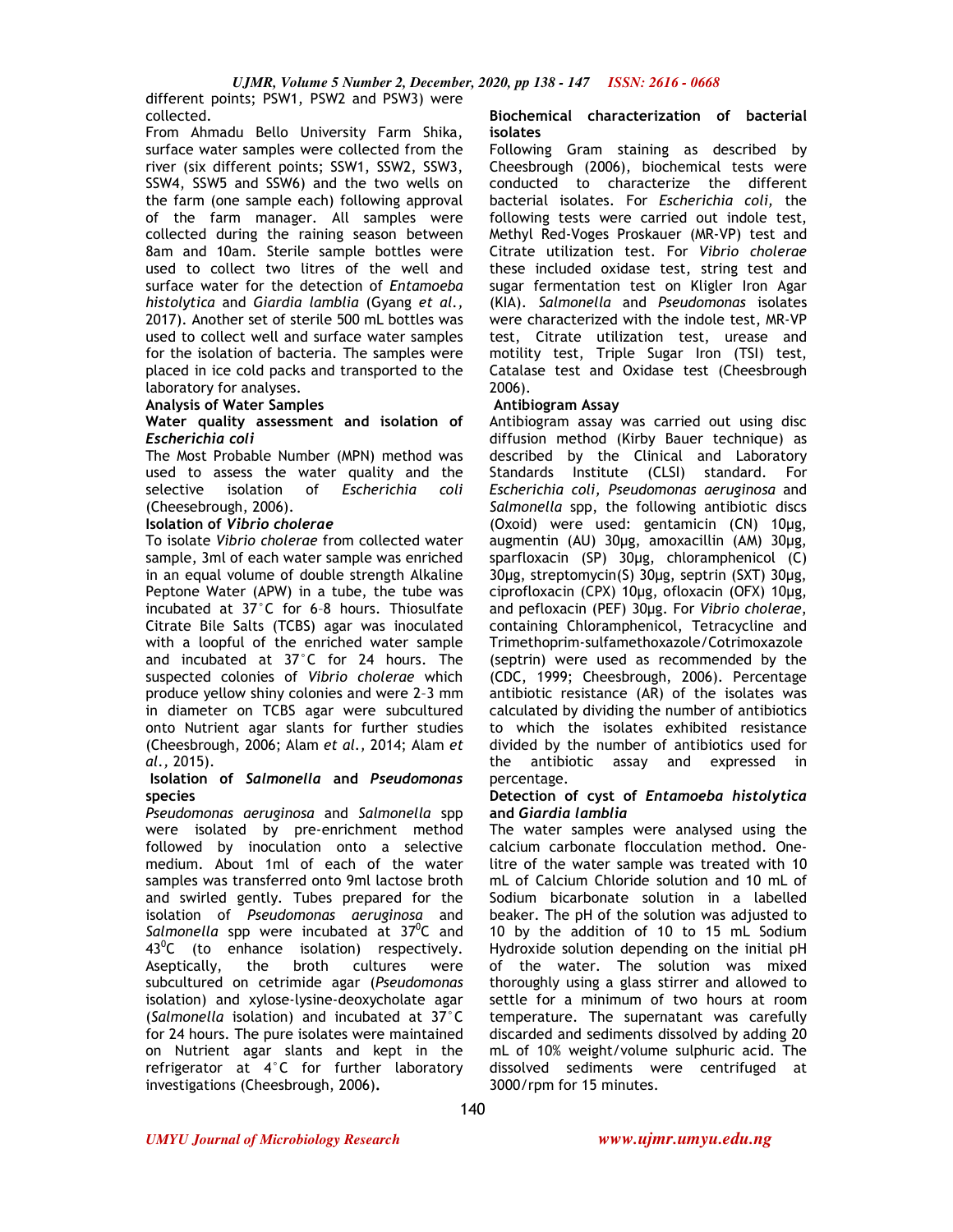### *UJMR, Volume 5 Number 2, December, 2020, pp 138 - 147 ISSN: 2616 - 0668*

A drop of the sediment obtained after centrifugation was placed on clean grease free slide for wet mount observation after which a drop of Lugol's iodine was added to improve the contrast. It was covered with a cover slip and viewed under x10 and x40 objective lens. A coloured atlas was used in the identification of the parasite (Gyang *et al.,* 2017; Omolade and Gbadamosi, 2017).

# **RESULTS**

#### **Household characteristics**

With respect to the educational level of the respondents in 13 households with wells at Panhauya community, 7, 5 and 1 had primary,

secondary and tertiary education. Only one out of the 13 households with wells treats the water by boiling or use of alum before drinking. All the households have pit latrines as the toilet facility but residents still practice OD especially while at their farms due to lack of toilet facilities.

### **Sanitary inspection**

The survey revealed the sanitary condition of the wells sampled with potential impact on water quality (Table 1). Based on the WHO guidelines, a very high, high, intermediate and low risk of contamination was observed for 16.7%, 54.2%, 25% and 4.2% of the sampling points respectively.

**Table 1: Potential contaminants around water sources and MPN index of water sampled from Panhauya community and ABU farm Shika.** 

| <b>Sampling</b> | <b>Sampling</b>  | No. of         | Sources of               | Distance between       | <b>MPN</b> index | <b>ROC</b>     |
|-----------------|------------------|----------------|--------------------------|------------------------|------------------|----------------|
| site            | points           | contaminants   | Contamination            | contaminant and        | (per ml)         | score*         |
|                 |                  | observed       | observed                 | sampling site (meters) |                  |                |
| Panhauya        | PSW1             | 1              | Cow dung                 | $\overline{1}$         | >11              | 7              |
|                 | PSW <sub>2</sub> | 1              | Cow dung                 | 4                      | $>11$            | 5              |
|                 | PSW3             | 1              | Detritus                 | 5                      | 11               | 5              |
|                 | PuW1             | 3              | Liquid waste,            | $\overline{2}$         | 2.4              | 5              |
|                 |                  |                | detritus, algal          |                        |                  |                |
|                 |                  |                | growth                   |                        |                  |                |
|                 | PuW <sub>2</sub> | 3              | Sewage, liquid           | 1                      | 1.5              | 7              |
|                 |                  |                | waste, detritus          |                        |                  |                |
|                 | PuW3             | 3              | Gutters, septic          | $\overline{2}$         | 1.5              | $\overline{4}$ |
|                 |                  |                | tank, drainage           |                        |                  |                |
|                 | PuW4             | 3              | Animal dung,             | $\mathbf 2$            | 0.15             | 9              |
|                 |                  |                | detritus, algal          |                        |                  |                |
|                 |                  |                | growth                   |                        |                  |                |
|                 | PuW <sub>5</sub> | $\overline{2}$ | Animal dung,             | 1                      | 1.5              | $\overline{2}$ |
|                 |                  |                | detritus                 |                        |                  |                |
|                 | PuW <sub>6</sub> | $\mathbf{2}$   | Detritus, algal          | 1                      | 0.15             | $\overline{7}$ |
|                 |                  |                | growth                   |                        |                  |                |
|                 | PuW7             | $\overline{2}$ | Detritus, algal          | 1                      | <b>ND</b>        | 5              |
|                 |                  |                | growth                   |                        |                  | $\overline{7}$ |
|                 | PuW8             | $\mathbf{2}$   | Animal dung,<br>detritus | 2                      | 0.93             |                |
|                 | PrW1             | 1              | Pit latrine              | 10                     | 4.6              | 6              |
|                 | PrW2             | 3              | Drainage, animal         | $\overline{4}$         | 0.93             | 10             |
|                 |                  |                | dung, pit latrine        |                        |                  |                |
|                 | PrW3             | $\mathbf 2$    | Detritus, pit latrine    | 54                     | <b>ND</b>        | 8              |
|                 | PrW4             | $\overline{2}$ | two pit latrines         | $\overline{4}$         | 0.20             | 9              |
|                 | PrW <sub>5</sub> | 1              | Pit latrine              | 10                     | 11               | 3              |
| <b>ABU farm</b> | FW1              | 3              | Cow dung, detritus,      | 1                      | 1.5              | 8              |
|                 |                  |                | algal growth             |                        |                  |                |
|                 | FW <sub>2</sub>  | 3              | Cow dung, detritus,      | 1                      | 1.5              | 9              |
|                 |                  |                | algal growth             |                        |                  |                |
|                 | SSW1             | 1              | Detritus                 | 2                      | $>11$            | 8              |
|                 | SSW <sub>2</sub> | $\mathbf{1}$   | Detritus                 | 4                      | $>11$            | 8              |
|                 | SSW3             | 3              | faeces, animal           | 1                      | $>11$            | 8              |
|                 |                  |                | dung, detritus           |                        |                  |                |
|                 | SSW4             | 2              | Detritus, cow dung       | 2                      | $>11$            | 8              |
|                 | SSW <sub>5</sub> | 3              | faeces, detritus,        | 2                      | $>11$            | 8              |
|                 |                  |                | cow dung                 |                        |                  |                |
|                 | SSW6             | $\mathbf{2}$   | Cow dung, detritus       | 3                      | >11              | 8              |

FW: Farm well; ND: Not detected; PrW: private well; PSW: Panhauya Surface Water; PuW: public well; ROC: risk of contamination; SSW: Shika Surface Water; \*Contamination risk score: 9-11 very high; 6-8 high; 3-5 intermediate; 0-2 low.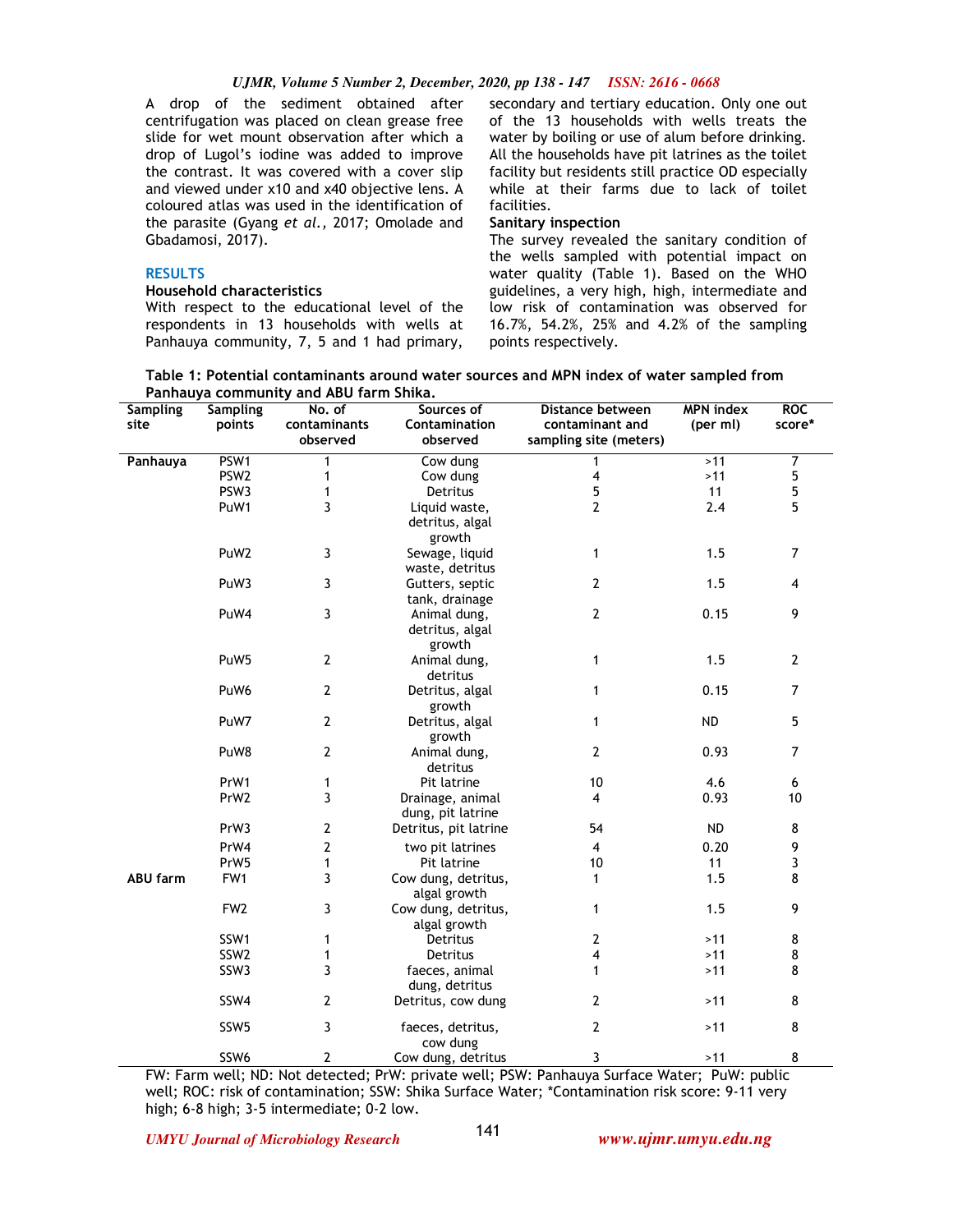## *Microbiological quality of water samples and antibiogram assay*

The MPN index was higher in the surface water samples compared to well water samples except that of one private well PrW5 with MPN index equal to those of the surface water at Panhauya (Table 1). With respect to the sampling sites, the occurrence of *Escherichia coli* and *E. histolytica* was higher (100%) in the surface water samples compared to the well water samples. The two *Vibrio cholerae* isolated were from private wells in Panhauya community. The occurrence of *Giardia lamblia*, *Salmonella* spp and *Pseudomonas aeruginosa*  were higher in the public wells (25%) compared to the private wells (12.5%) and surface water samples (12.5%) in Panhauya (Table 2). The distribution of the bacteria and parasites with respect to some characteristics of the wells in Panhauya is presented in Table 3. Occurrence of *Escherichia coli* and *Entamoeba histolytica*  were higher in surface water compared to those of the well water collected at ABU farm, Shika (Table 4). Amongst the bacteria isolated, all *E. coli* isolates exhibited higher multidrug resistance to antibiotics screened with a MAR index of 0.3-0.8 (Table 5 and 6). Augmentin and amoxacillin resistance was common to all the *E. coli* isolates (Tables 5 and 6).

**Table 2: Occurrence of selected pathogens in well and surface water at Panhauya community, Zaria** 

| Sampling site | Total   | ЕC       | VΣ      | PA       | Salmonella | GL         | EН        |
|---------------|---------|----------|---------|----------|------------|------------|-----------|
|               | No. of  |          |         |          | spp        |            |           |
|               | samples |          |         |          |            |            |           |
| Public wells  | 8(50%)  | 7(87.5%) | 0       | 4 (25%)  | 2(12.5%)   | 6(75%)     | 5(62.5%)  |
| Private wells | 5(31%)  | 4 (80%)  | 2(40%)  | 2(12.5%) | 1(6.25%)   | $5(100\%)$ | 3(60%)    |
| Surface water | 3(19%)  | 3(100%)  | 0       | 2(12.5%) | 1(6.25%)   | 1(33.3%)   | 3(100%)   |
| Total         | 16      | 14       |         | 8 (50%)  | 4 (25%)    | 12 (75%)   | 11(68.8%) |
|               | (100%)  | (87.5%)  | (12.5%) |          |            |            |           |

|  |  |  |  |  |  |  | Key: EC = E. coli, VC = V. cholerae, PA= P. aeriginosa, GL = G. lamlia, EH = E. histolytica |  |  |  |  |  |
|--|--|--|--|--|--|--|---------------------------------------------------------------------------------------------|--|--|--|--|--|
|--|--|--|--|--|--|--|---------------------------------------------------------------------------------------------|--|--|--|--|--|

| Table 3: Occurrence of selected pathogens with respect to characteristics of wells sampled at |  |
|-----------------------------------------------------------------------------------------------|--|
| Panhauya community, Zaria.                                                                    |  |

| <b>Factors</b>                                                            | ,,<br>Sub-<br>category       | No of<br>wells<br>(n= 13)<br>$(PrW =$<br>5)<br>(PuW= | EC                    | $\overline{VC}$         | Salmonella<br>spp    | PA                   | EΗ                   | GL               |
|---------------------------------------------------------------------------|------------------------------|------------------------------------------------------|-----------------------|-------------------------|----------------------|----------------------|----------------------|------------------|
|                                                                           |                              | 8)                                                   |                       |                         |                      |                      |                      |                  |
| Physical cover<br>of wells                                                | Covered<br>Uncovered         | $\mathbf{0}$<br>13(100)                              | 2(15.4%)<br>11(84.6%) | $\mathbf{0}$<br>2(100%) | $\Omega$<br>3(100%)  | 0<br>6(100%)         | 5(38.5%)<br>8(61.5%) | 0<br>11(100%)    |
| Outer hygiene                                                             | Clean                        | 3(23%)                                               | 2(15.4%)              | 1(50%)                  | 0                    | 4(66.7%)             | 2(15.4%)             | 4(36%)           |
| of the well                                                               | Unclean                      | 10(77%)                                              | 9(69.2%)              | 1(50%)                  | 3(100%)              | 2(33.3%)             | 7(53.8%)             | 7(67%)           |
| Casting                                                                   | Yes<br>No                    | 7(54%)<br>6(46%)                                     | 5(38.5%)<br>6(46.2%)  | 2(100%)<br>0            | 0<br>3(100%)         | 4(66.7%)<br>2(33.3%) | 3(23.1%)<br>5(38.5%) | 8(73%)<br>3(27%) |
| Presence of<br>roaming animals                                            | Present<br>Absent            | 10(77%)<br>3(23%)                                    | 9(69.2%)<br>2(15.4%)  | 1(50%)<br>1(50%)        | 2(66.7%)<br>1(33.3%) | 3(50%)<br>3(50%)     | 6(46.2%)<br>2(15.4%) | 8(73%)<br>3(27%) |
| <b>Distance</b><br>between the<br>well and septic<br>tank/Pit<br>latrine* | $0-20m$<br>20-40m            | 4(80%)<br>1(20%)                                     | 3(60%)<br>0           | 2(100%)<br>0            | 1(100%)<br>0         | 1(50%)<br>1(50%)     | 2(40%)<br>1(20%)     | 4(80%)<br>1(20%) |
| Topography of<br>septic tank/ Pit<br>latrine to well*                     | Side-<br>stream<br>Up-stream | 4(80%)<br>1(20%)                                     | 3(60%)<br>1(20%)      | 1(50%)<br>1(50%)        | 1(100%)<br>$0(0\%)$  | 2(100%)<br>$0(0\%)$  | 2(40%)<br>0          | 4(80%)<br>1(20%) |

Key: PrW= Private well; PuW= Public well \* indicates data collected for PrW only **Key: EC =** *E. coli,* **VC =** *V. cholerae,* **PA=** *P. aeriginosa,* **GL =** *G. lamlia,* **EH =** *E. histolytica*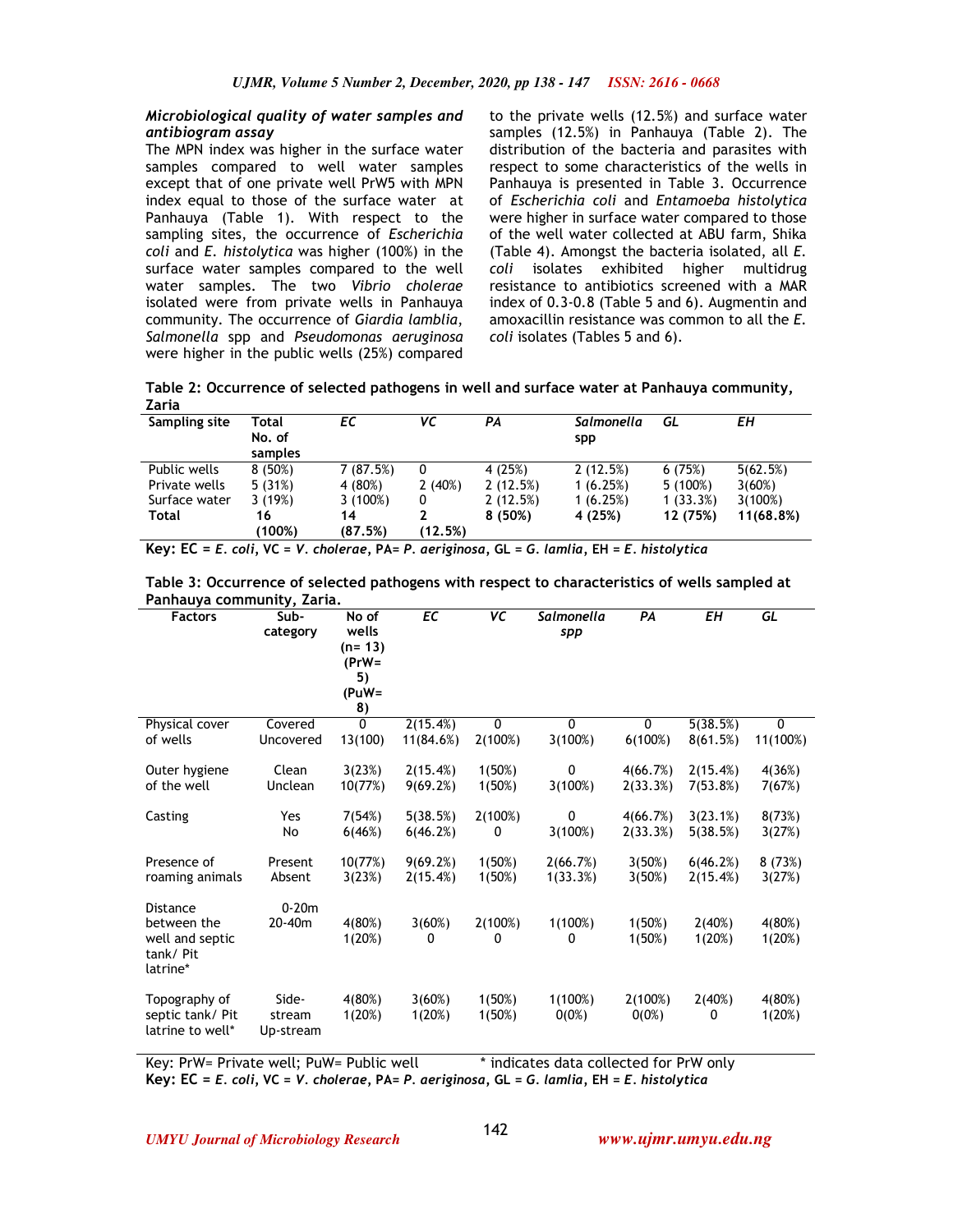| Table 4: Occurrence of selected pathogens in well and surface waters at ABU farm, Shika |                         |                     |                  |                          |                    |  |  |
|-----------------------------------------------------------------------------------------|-------------------------|---------------------|------------------|--------------------------|--------------------|--|--|
| Sampling site                                                                           | Total No.<br>of samples | Escherichia<br>coli | Salmonella spp   | Entamoeba<br>histolytica | Giardia<br>lamblia |  |  |
| Well water<br>Surface water                                                             | 2(25%)<br>6(75%)        | 2(100%)<br>4 (67%)  | 2(25%)<br>2(25%) | 2(25%)<br>3(38%)         | 1(50%)<br>3(50%)   |  |  |
| Total                                                                                   | 8(100%)                 | 6(75%)              | 4(50%)           | 5(63%)                   | 4 (50%)            |  |  |

| Table 5: Antibiotic resistance profile of selected bacteria isolated from well and surface water |  |  |
|--------------------------------------------------------------------------------------------------|--|--|

| samples collected from Panhauya community, Zaria. |                  |                       |         |                  |  |  |  |
|---------------------------------------------------|------------------|-----------------------|---------|------------------|--|--|--|
| <b>Bacteria</b>                                   | Source           | Antibiotic resistance | AR (%)  | <b>MAR</b> index |  |  |  |
|                                                   |                  | profile               |         |                  |  |  |  |
| E. coli                                           | PSW1             | CPX, AU, AM           | 3(30)   | 0.3              |  |  |  |
|                                                   | PSW <sub>2</sub> | CPX, AU, AM, SP       | 4(40)   | 0.4              |  |  |  |
|                                                   | PSW <sub>3</sub> | CPX, AU, AM           | 3(30)   | 0.3              |  |  |  |
|                                                   | PuW1             | CPX, AU, AM           | 3(30)   | 0.3              |  |  |  |
|                                                   | PuW <sub>2</sub> | OFX, CPX, AU, AM, SP  | 5(50)   | 0.5              |  |  |  |
|                                                   | PuW3             | OFX, CPX, AU, AM, SP  | 5(50)   | 0.5              |  |  |  |
|                                                   | PuW4             | CPX, AU, AM, SP       | 4(40)   | 0.4              |  |  |  |
|                                                   | PuW <sub>5</sub> | CPX, AU, AM, SP       | 4(40)   | 0.4              |  |  |  |
|                                                   | PuW <sub>6</sub> | OFX, CPX, AU, AM, SP  | 5(50)   | 0.5              |  |  |  |
|                                                   | PuW8             | CPX, AU, AM, SP       | 4(40)   | 0.4              |  |  |  |
|                                                   | PrW1             | CPX, AU, AM, SP       | 4(40)   | 0.4              |  |  |  |
|                                                   | PrW <sub>2</sub> | AU, SXT, AM           | 3(30)   | 0.3              |  |  |  |
|                                                   | PrW4             | PEF, AU, AM, SP       | 4(40)   | 0.4              |  |  |  |
|                                                   | PrW <sub>5</sub> | PEF, AU, AM, SP       | 4(40)   | 0.4              |  |  |  |
| V. cholerae                                       | PrW <sub>2</sub> | <b>SXT</b>            | 1(33.3) | 0.33             |  |  |  |
|                                                   | PrW4             | <b>SXT</b>            | 1(33.3) | 0.33             |  |  |  |
| P. aeruginosa                                     | PSW <sub>2</sub> | S                     | 1(10)   | 0.1              |  |  |  |
|                                                   | PSW <sub>3</sub> | S, SXT, AU, AM        | 4(40)   | 0.4              |  |  |  |
|                                                   | PuW <sub>2</sub> | <b>CN</b>             | 1(10)   | 0.1              |  |  |  |
|                                                   | PuW4             | S                     | 1(10)   | 0.1              |  |  |  |
|                                                   | PuW <sub>5</sub> | <b>CN</b>             | 1(10)   | 0.1              |  |  |  |
|                                                   | PuW8             | S, SXT, AU, AM        | 4(40)   | 0.4              |  |  |  |
|                                                   | PrW1             | CN                    | 1(10)   | 0.1              |  |  |  |
|                                                   | PrW <sub>5</sub> | CN, AU, AM            | 3(30)   | 0.3              |  |  |  |
| Salmonella spp                                    | SSW <sub>3</sub> | S, CN, PEF, AM        | 4(40)   | 0.4              |  |  |  |
|                                                   | PuW <sub>2</sub> | AU, AM                | 2(20)   | 0.2              |  |  |  |
|                                                   | PuW7             | S, PEF, AU, AM        | 4(40)   | 0.4              |  |  |  |
|                                                   | PrW4             | CN, AM                | 2(20)   | 0.2              |  |  |  |

AR: Antibiotic Resistance; MAR: Multiple Antibiotic Resistance; PrW: private well; PSW: Panhauya Surface Water; PuW: public well; ROC: risk of contamination. AM: amoxacillin (30µg); AU: augmentin (30µg); C: Chloramphenicol (30µg); CN: gentamicin (10µg); CPX: ciprofloxacin (10µg); FW: Farm well; MAR: Multiple Antibiotic Resistance; OFX (10µg); Ofloxacin; PEF:pefloxacin (30µg); S: Streptomycin; SP: sparfloxacin (30µg); SXT: Septrin (30µg);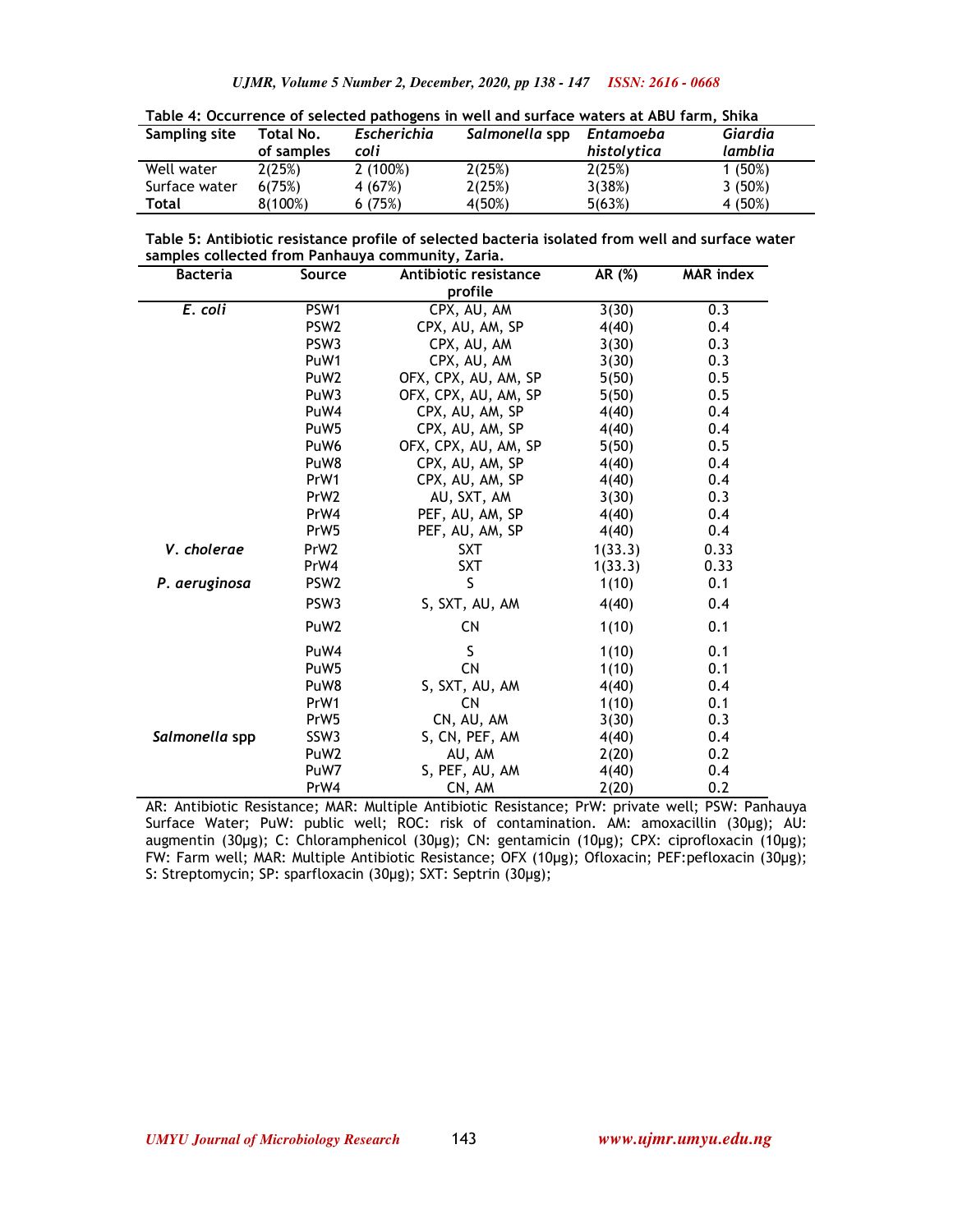| <b>Bacteria</b>   | <b>Source</b>    | Antibiotic resistance     | AR (%) | <b>MAR</b> index |
|-------------------|------------------|---------------------------|--------|------------------|
|                   |                  | profile                   |        |                  |
| E. coli           | FW <sub>1</sub>  | SXT, AM, AU, PEF, OFX, S  | 6(60)  | 0.6              |
|                   | FW <sub>2</sub>  | SXT, CH, AM, AU, CN, OFX, | 7(70)  | 0.7              |
|                   |                  |                           |        |                  |
|                   | SSW <sub>3</sub> | SXT, CH, AM, AU, S        | 5(50)  | 0.5              |
|                   | SSW4             | SXT, CH, AM, AU, PEF      | 5(50)  | 0.5              |
|                   | SSW <sub>5</sub> | SXT, AM, AU, PEF          | 4(40)  | 0.4              |
|                   | SSW <sub>6</sub> | SXT, CH, AM, AU, CN, PEF, | 8(80)  | 0.8              |
|                   |                  | OFX. S                    |        |                  |
| <b>Salmonella</b> | SSW <sub>1</sub> | AM                        | 1(10)  | 0.1              |
| spp               |                  |                           |        |                  |
|                   | SSW <sub>2</sub> | AU, AM                    | 2(20)  | 0.2              |
|                   | SSW <sub>3</sub> | AM                        | 1(10)  | 0.1              |
|                   | SSW4             | AM                        | 1(10)  | 0.1              |

**Table 6: Antibiotic resistance profile of selected bacteria isolated from well and surface water samples collected from ABU farm Shika, Zaria.** 

AR: Antibiotic Resistance; ROC: risk of contamination; FW: Farm well; MAR: Multiple Antibiotic Resistance; AM: amoxacillin (30µg); AU: augmentin (30µg); C: Chloramphenicol (30µg); CN: gentamicin (10µg); CPX: ciprofloxacin (10µg); OFX (10µg); Ofloxacin; PEF:pefloxacin (30µg); S: Streptomycin; SP: sparfloxacin (30µg); SXT: Septrin (30µg); SSW: Shika Surface Water.

### **DISCUSSION**

Sanitary survey of the sampling sites revealed a range of potential contaminants including human faeces and animal dung. Hence, these pose a high risk of contamination of the water source by different pathogens as shown by ROC scores. Occurrence of the selected pathogens in the water samples from Panhuaya community was in the order; *Escherichia coli*, *Giardia lamblia*, *Entamoeba histolytica*, *Pseudomonas aeruginosa*, *Salmonella* spp and *Vibrio cholerae* with 87.5%, 75%, 68.8%, 50%, 25% and 12.5% respectively. For ABU farm Shika, the occurrence was in the order; *E. coli* (75%), *E. histolytica* (63%), *Giardia lamblia* and *Salmonella* spp.

Previous studies have associated the presence of the contaminants such as faeces with the presence of pathogens in wells and surface water (Adagbada *et al*., 2012 and Taylor *et al*., 2015). Sanitary survey carried out by Fonseca *et al*. (2014) in Brazil and Okullo *et al*. (2017) in Kenya linked the presence of contaminants in the environment to the presence of waterborne pathogens in wells, streams and rivers. The occurrence rate of *Escherichia coli* in Panhauya (87.5%) and ABU farms (75%) is comparable to the 75% at Nkonkobe, South Africa and 99.3% in Northeast Georgia reported by Momba *et al.* (2006) and Cho *et al*. (2018) respectively. The occurrence of *Vibrio cholerae*  (12.5%) in this study differs from 2.4% reported by Bulus *et al*. (2015) but comparable to a 12.9% occurrence reported by Aryal *et al*. (2015). Bulus *et al*. (2015) study was carried out in Zaria, Nigeria while Aryal *et al*. (2015) study was carried out at Kathmandu Valley,

Nepal. The difference of occurrence between our findings and those of above-mentioned studies may be due to the difference in samples size, study area and nature of samples. The samples analysed in this study is less compared to 207 used by Bulus *et al.* (2015).

The high MAR index particularly for *E. coli* agrees with the findings of Olukosi *et al.,*  (2008) and Mishra *et al*., (2013). The antibiogram of the *Vibrio cholerae* isolates in this study corresponds to those of Miwande *et al*. (2015), Gupta *et al*. (2016) and Pal *et al*. (2018) which all reported a resistance of all *Vibrio cholerae* strains to Co-trimoxazole (septrin) while sensitivity for chloramphenicol and tetracycline slightly varied. The finding of sensitivity of the *Vibrio cholerae* isolates to chloramphenicol and tetracycline agreed with that of Gupta *et al*. (2016).

The occurrence of 75% observed for *Giardia lamblia* cyst in water samples from Panhauya differs from a 33.3% and 50% occurrence reported by Gyang *et al*. (2017) and Odikamnoro *et al*. (2014) respectively. However, the 50% occurrence of *Giardia lamblia* cyst in water samples from ABU Shika farm was different from the findings of Gyang *et al*. (2017) but agrees with that of Odikamnoro *et al*. (2014). Differences may be attributed to factors such as source of samples, sample size and study location as Gyang *et al*. (2017) study collected 60 samples from wells, streams, ponds and boreholes while Odikamnoro *et al*. (2014) collected 36 samples from wells, streams, ponds and boreholes, rain water and springs.

*UMYU Journal of Microbiology Research www.ujmr.umyu.edu.ng*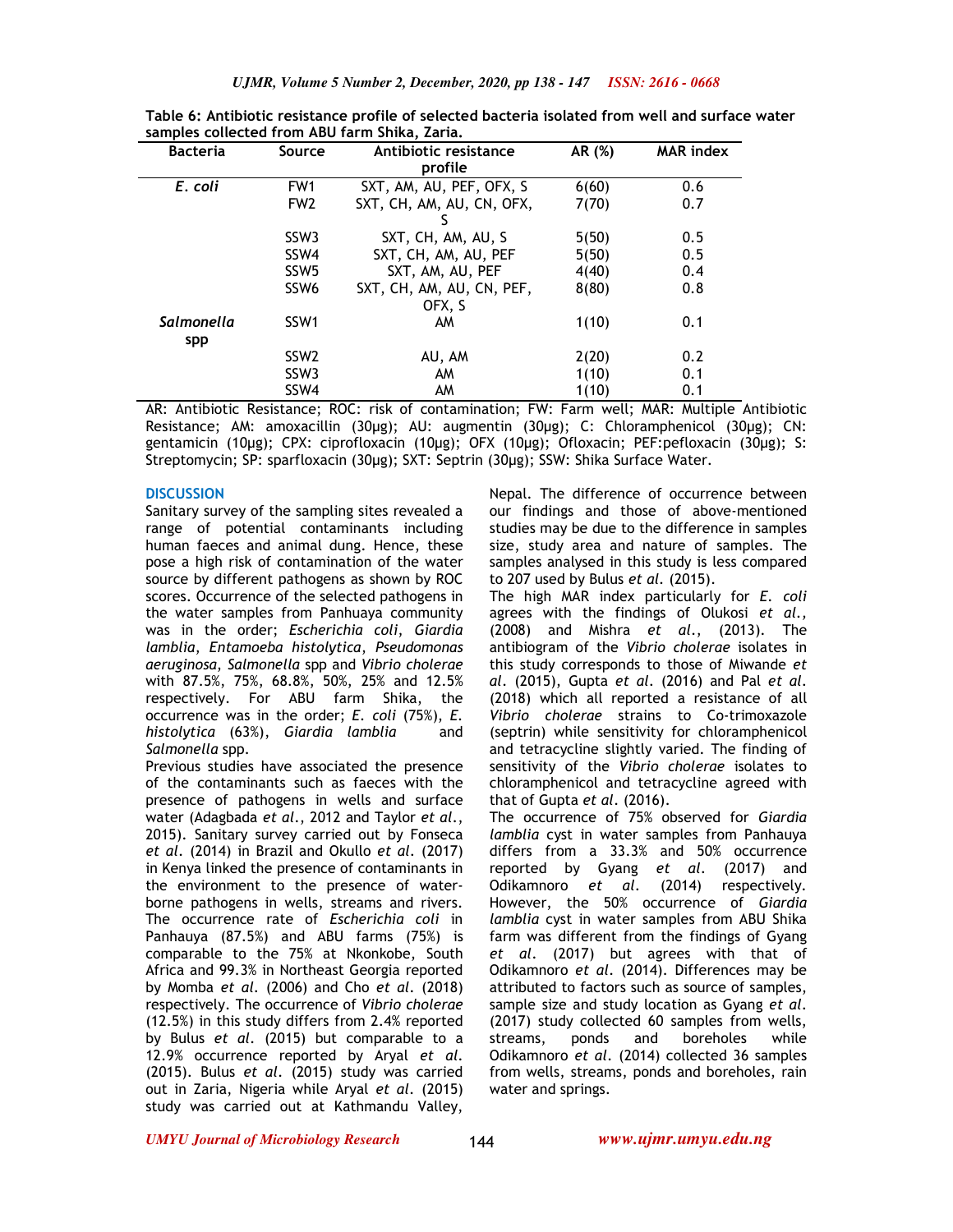#### *UJMR, Volume 5 Number 2, December, 2020, pp 138 - 147 ISSN: 2616 - 0668*

The studies by Odikamnoro *et al*. (2014) and Gyang *et al*. (2017) were carried out in Ohaukwu Local Government Area, Ebonyi state, Nigeria and Lafia Local Government Area Nassarawa state, Nigeria. A higher percentage of *G. lamblia* cyst in casted (73%) wells at Panhauya than uncasted (27%) wells corresponds to the finding of a 43.6% rate of *G. lamblia* cyst in casted wells and 25.8% for uncasted well by Bishop and Inabo (2015). Similarly, the occurrence of *E. histolytica* cysts was higher in wells with internal casting (38.5%). Contrary to the study findings of Bishop and Inabo (2015), *G. lamblia* cysts were detected in all the wells irrespective of their distance from the septic tank/pit latrines.

The presence of the bacteria and parasite cysts in water bodies especially wells is multifactorial as factors such as distance of well to septic system, unhygienic surroundings, fetchers used, uncovered and uncasted wells may increase the likelihood of a well being contaminated. Furthermore, the presence of pathogens may be attributed to the presence of other sources of faecal contamination observed during the sanitary inspection as reflected by the ROC scores. A higher percentage of *Giardia lamblia* and *E. histolytica* cysts in wells with internal casting be attributed to some level of affinities of the cyst for the components of cement  $(Ca(OH)<sub>2</sub>, CaO, CaCO<sub>3</sub>)$  or improperly constructed casts (Bishop and Inabo, 2015). The presence of the parasites can also be attributed to poor construction of the wells which gives room for the influx of runoff waters carrying the parasitic organisms (Bishop and Inabo, 2015).

The MAR index of >0.2 observed for some of the isolates particularly for *E. coli* isolated from Panhauya community (0.3-0.8) and ABU farm (0.4-0.8), indicates high risk contaminated source with frequent use of antibiotics. On the other hand, a low MAR index for *Pseudomonas aeruginosa* and *Salmonella* spp indicates lower antibiotic exposure to these organisms.

To the best of our knowledge, this is the first report on sanitary condition and the occurrence of water-borne pathogens (bacteria and parasites) in well and surface waters in Panhauya community and ABU Shika farm. The Calcium carbonate flocculation method used has a 72-77% recovery rate of *Giardia lamblia*  cyst (Zarlenga and Trout, 2004) and may have

### **REFERENCES**

Adagbada, O. A., Adesede, S., Nwaokorie, O. F., Niemogha, T. M. and Coker, O. A. (2012). Cholera epidemiology in Nigeria: an overview. *The pan African medical journal* http://www.panafrican-

affected our results. Due to limited resources, few samples were collected and the *Salmonella* isolates were not characterised to serotypes.

The sanitary condition of the water sources has serious implications as runoff can cause the water bodies present to get contaminated with faecal matter and hence, promote the spread of faecal-oral diseases such as cholera and giardiasis (Okullo *et al.* 2017). The prevalence of water-borne diseases including diarrhoea is higher in open defecation rural settings compared to those that are open defecationfree (Ayalew*et al*., 2018). According to WHO, all potable water should be free of any type of pathogenic organism (WHO, 2019). Hence, presence of these pathogens in the well and surface waters raises public health concerns particularly for the residents of Panhauya who use them as drinking water sources without proper treatment. This study emphasizes the public health risk the sanitary practice and water sources pose to the communities. There is need for potable water supply for these communities. Of importance is the creation of awareness on the need for sanitary practices (hand washing, waste disposal, use of proper toilet facilities) and proper antibiotic stewardship. Further surveillance studies and intervention will be needed in the study area as well as other communities to reduce the morbidity and mortality from a range of waterborne diseases.

#### **CONCLUSION**

The sanitary inspection of water sources in Panhauya community and ABU farm revealed the presence of different sources of contamination including faeces and sewage. Also, 16.7%, 54.2%, 25% and 4.2% of the water sampling points had a very high, high, intermediate and low risk of contamination respectively. Occurrence of *Escherichia coli*, *Giardia lamblia*, *Entamoeba histolytica*, *Pseudomonas aeruginosa*, *Salmonella* spp and *Vibrio cholerae* in water samples from Panhuaya community was 87.5%, 75%, 68.8%, 50%, 25% and 12.5% respectively. For ABU farm Shika, the occurrence was; *E. coli* (75%), *E. histolytica* (63%), *G. lamblia* and *Salmonella* spp. All *E. coli* isolates had a MAR index of 0.3- 0.8 and exhibited higher multidrug resistance to antibiotics screened.

> mejournal.com/content/articule/12/59 /full on 31/05/19.

*UMYU Journal of Microbiology Research www.ujmr.umyu.edu.ng* Alam, M. T., Weppelmann, T. A., Weber, C. D., Johnson, J. A., Rashid, H. M., Birch, C. S., Brumback, B. A., DeRochars, V .M .B., Morris, J. G. and Ali, A. (2014). Monitoring Water Sources for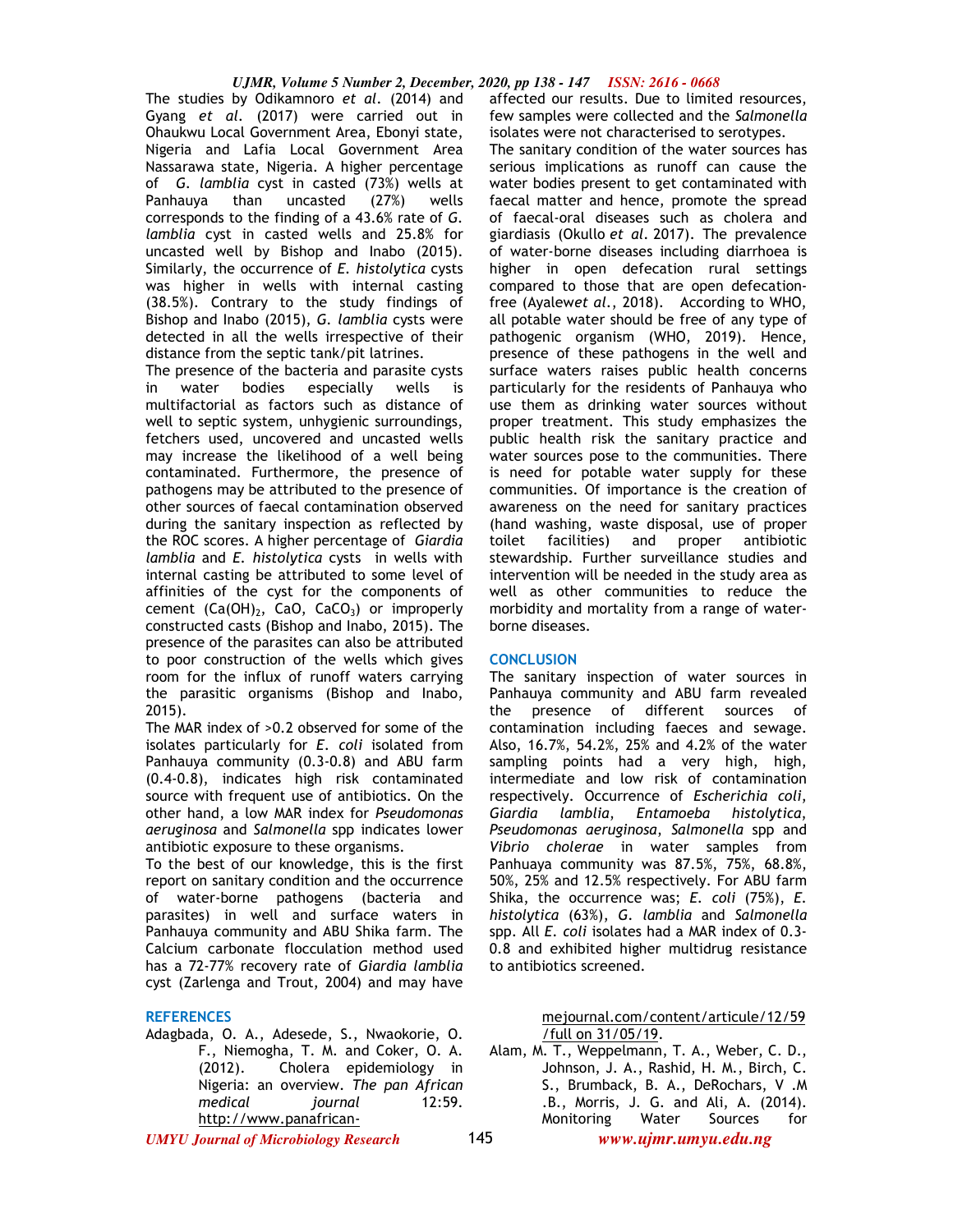*UJMR, Volume 5 Number 2, December, 2020, pp 138 - 147 ISSN: 2616 - 0668* Environmental Reservoirs of Toxigenic *Vibrio cholerae* O1, Haiti. *Emerging Infectious Diseases* 20(3):356-363 retrieved from www.cdc.gov/eid on 31/05/19

- Alam, M. T., Weppelmann, T. A., Longini, I., DeRochars, V. M. B., Morris, J. G. and Ali, A. (2015). Increased Isolation Frequency of Toxigenic *Vibrio cholerae* O1 from Environmental Monitoring Sites in Haiti. PLoSONE 10(4):e0124098. doi:10.1371/journal.pone.0124098.
- Aryal, S., Bhandari, S., Thapa, S., Karn, S. and Shrestha, S. (2015). Detection of *Vibrio cholerae* from Water Samples Collected from Different Areas of Kathmandu Valley, Nepal retrieved from www.eposters.net on 10/11/19.
- Ayalew AM, Mekonnen WT, Abaya SW, Mekonnen ZA.(2018) Assessment of Diarrhea and Its Associated Factors in Under-Five Children among Open Defecation and Open Defecation-Free Rural Settings of Dangla District, Northwest Ethiopia. *J Environ Public Health*.;2018:4271915.. doi:10.1155/2018/4271915.
- Bishop, H. G and Inabo, H. I (2015). "Effects of well casting, septic system distance and topography on Incidences of *Giardia lamblia*and *Entamoebahistolytica*in well of Samara-Zaria, Nigeria" *Applied Research Journal* 1(4), retrieved from www.civilica.com/paper-JR\_ARJ-JR\_ARJ-1-4\_018 on 18/10/19.
- Bulus, G. H., Ado, S. A., Yakubu, S. E. and Ella, E. E (2015). Isolation and Characterization of *Vibrio cholerae*  from Water Sources in Zaria, Nigeria. *Annals of Experimental Biology* 3 (3):8- 13 retrieved from www.aexpbio.comon 01/08/19.
- Cheesbrough, M. (2006). District Laboratory<br>Practice in Tropical Countries. Practice in Tropical Countries. Cambridge university press, New York ed.2: 36-38, 64-68, 100-102.
- Fatihu, R. M. (2016). An Assessment of Relationship Between Particle Sizes and Organic Carbon of Soils in the Ahmadu Bello University Farm Shika – Zaria, Kaduna State. (Unpublished Undergraduate Project) Ahmadu Bello University, Zaria.
- Fonseca, J. E., Carneiro, M., Pena, J. L., Colosimo, E. A., Silva, N. B., Costa, G. F. C. A., Moreira, E. L., Cairncross, S. and Heller, L. (2014). Reducing occurrence of *Giardia duodenalis* in children living in semiarid Regions: impact of a large scale rainwater harvesting initiative. *Neglected*

*Tropical disease* 8(6):e2943 retrieved from doi:10.1371/journal.pntd.0002943 on 17/11/19

- Gupta, P. K., Pant, N. D., Bhandari, R. And Shrestha, P. (2016). Cholera outbreak caused by drug resistant *Vibrio cholera*  serogroup O1 biotype ElTor serotype Ogawa in Nepal; a cross-sectional study. *Antimicrobial Resistance and Infection Control* 5:23 retrieved from DOI 10.1186/s13756-016-0122-7 on 18/10/19
- Gyang, P. R., Uzoigwe, N. R., Ayim, J. O., Ombugadu, A. and Ahmed, H. O. (2017). Evaluation of local drinking water sources to determine their possible contamination with parasite in lafia local government area nasarawa state, Nigeria. *European Journal of Basic and Applied Sciences* 4(1): 63-68 retrived from www.idpublications.org on 27/04/2020
- Mishra, M., Patel, A. K., Behera, N. (2013). Prevalence of Multidrug Resistant *E*. *coli* inthe river Mahanadi of Sambalpur. Curr. Res. Microbiol Biotechnology.1(5)239-244.
- Momba M. N., Malakate V. K., Theron, J. (2006). Abundance of pathogenic *Escherichia coli*, *Salmonella typhimurium* and *Vibrio cholerae* in Nkonkobe drinking water sources. *J Water Health*. 4: 289-296.
- Miwanda, B., Moore, S., Muyembe, J. J., Nguefack-Tsague, G., Kabangwa, I. K., Ndjakani, D. Y., Mutreja, A., Thomson, N., Thefenne, H., Garnotel, E., Tshapenda, G., Kakongo, D. K., Kalambayi, G. and Piarroux, R. (2015). Antimicrobial Drug Resistance of *Vibrio cholerae*, Democratic Republic of Congo, *emerging infectious disease* 12 (5):3-5 retrieved from www.cdc.gov/eid on 18/10/19.
- Odikamnoro, O. O., Omowaye, O. S. andUdu-Ituma, S. O. (2014). Parasitic Survey of Drinking Water Sources in Ohaukwu Local Government Area, Ebonyi State, Nigeria, *European Journal of Nursing* 1(1):1-5 retrieved from www.mcmed.us/journal/ejn on 18/10/19
- Okullo, O. J., Moturi, N. W. and Ogendi, M. G. (2017). open defection and its effect on the bacteriological quality of drinking water. *Environmental Health Insights* 11:1-8
- Olukosi, O.M., Ameh, J.B. and Abdullahi, I.O. (2008); The prevalence of *Escherichia coli* 0157:H7 in well water source in zaria metropolis, Kaduna State Nigeria.

*UMYU Journal of Microbiology Research www.ujmr.umyu.edu.ng*